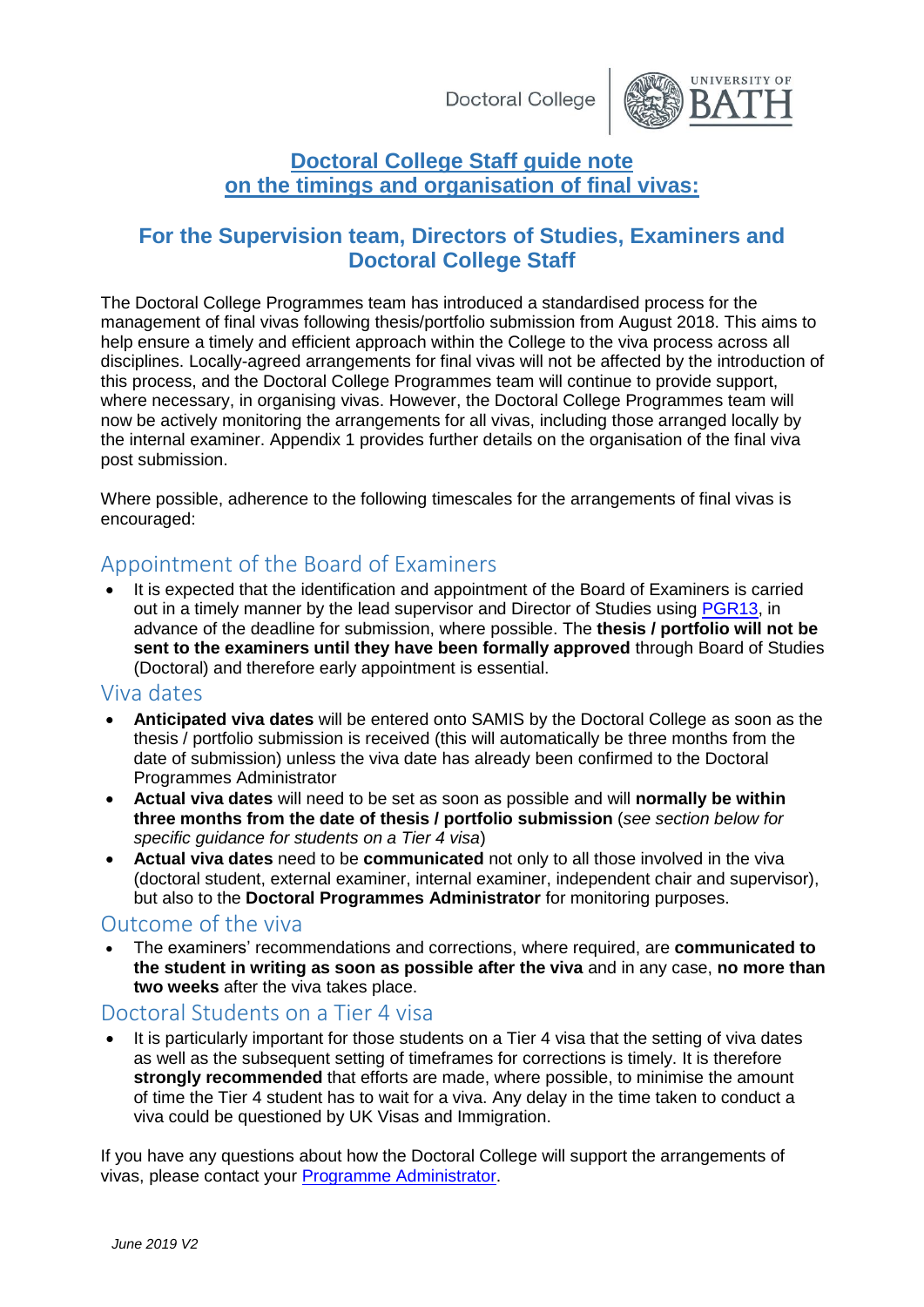

#### **APPENDIX 1 – Organisation of final viva post submission**

#### **Pre-viva**

| <b>Activity</b>                                                                                                         | <b>Student</b> | <b>Supervisor</b> | <b>Director of</b><br><b>Studies</b> | <b>Examiners</b> | <b>Doctoral</b><br><b>College</b> |
|-------------------------------------------------------------------------------------------------------------------------|----------------|-------------------|--------------------------------------|------------------|-----------------------------------|
| Intention to submit form submitted                                                                                      | ✓              |                   |                                      |                  |                                   |
|                                                                                                                         |                | ✓                 |                                      |                  |                                   |
| Supervisor identifies Examiners and seeks approval for<br>appointment via Board of Studies (Doctoral) or Chair's Action |                |                   |                                      |                  |                                   |
|                                                                                                                         | ✓              |                   |                                      |                  |                                   |
| Student submits via Moodle and brings in soft-bound thesis to                                                           |                |                   |                                      |                  |                                   |
| Doctoral College along with completed HD2 form<br>Notify supervisor if student wishes them to attend the viva           |                |                   |                                      |                  | ✓                                 |
| Send Moodle link to internal to review the Turnitin score and                                                           |                |                   |                                      |                  |                                   |
| request confirmation of viva date                                                                                       |                |                   |                                      |                  |                                   |
| Submission recorded on SAMIS and add expected Viva date into                                                            |                |                   |                                      |                  | ✓                                 |
| SAMIS (submission plus three months)                                                                                    |                |                   |                                      |                  |                                   |
| Check examiners appointed and Intention to Submit completed                                                             |                |                   |                                      |                  | ✓                                 |
| Turnitin report reviewed                                                                                                |                |                   | ✓                                    | ✓                |                                   |
| Discuss date of viva with examiners and confirm attendees (e.g.                                                         |                |                   |                                      |                  | ✓                                 |
| supervisor if requested by student) - normally within two weeks of                                                      |                |                   |                                      |                  |                                   |
| submission                                                                                                              |                |                   |                                      |                  |                                   |
| Internal examiner to check viva date with student and supervisor                                                        |                |                   |                                      | ✓                |                                   |
| Send out paperwork to examiners (pre-populated forms and                                                                |                |                   |                                      |                  |                                   |
| guidance) – cc supervisor, Director of Studies (DoS), student                                                           |                |                   |                                      |                  |                                   |
| Post thesis to examiners with a coverslip confirming the viva                                                           |                |                   |                                      |                  |                                   |
| arrangements and due date for pre-viva report. Include expenses                                                         |                |                   |                                      |                  |                                   |
| form for external.                                                                                                      |                |                   |                                      |                  |                                   |
| Make arrangements for room and catering where necessary (HSS                                                            |                |                   |                                      | ✓                | ✓                                 |
| & SoM). Catering should not normally be needed.                                                                         |                |                   |                                      |                  |                                   |
| Make arrangements for hotel for external where necessary (this                                                          |                |                   |                                      |                  |                                   |
| may be done by Dept Coordinators in some areas)                                                                         |                |                   |                                      |                  |                                   |
| Confirm viva date and room to all parties (examiners, supervisors,                                                      |                |                   |                                      | ✓                |                                   |
| DoS, student)                                                                                                           |                |                   |                                      |                  |                                   |
| Examiners return individual pre-viva reports (normally no less than                                                     |                |                   |                                      | ✓                |                                   |
| one week prior to viva)                                                                                                 |                |                   |                                      |                  |                                   |
| Exchange pre-viva reports between examiners                                                                             |                |                   |                                      |                  | ✓                                 |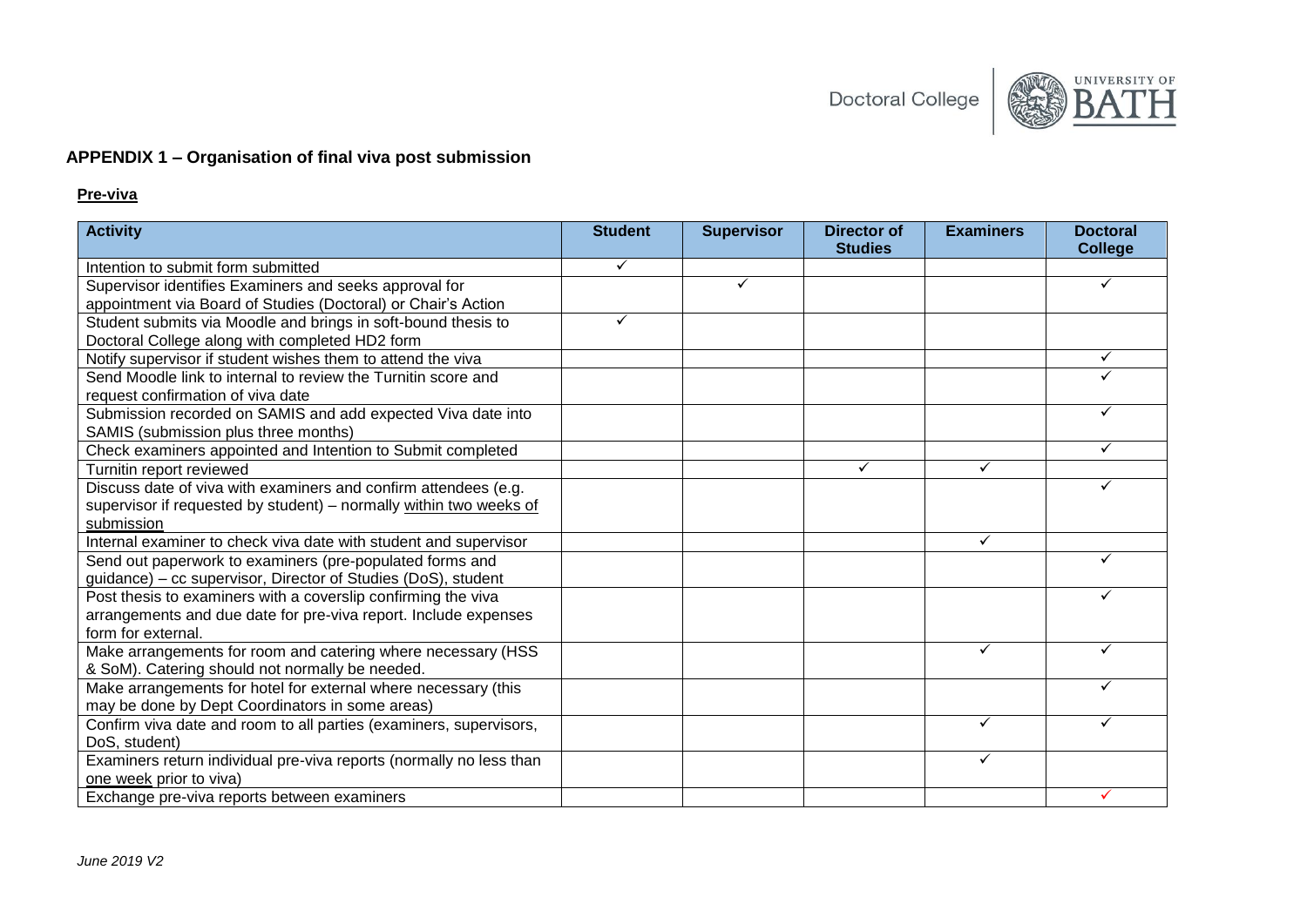**Doctoral College** 



#### Activity Student Supervisor DoS Examiners Doctoral **College** Examiners return signed EX1 and completed EX3, with proposed timescale for corrections/revised thesis, to Doctoral College  $\overline{\checkmark}$ Forms received and recorded on SAMIS  $\checkmark$ External Examiner returns completed Expenses form  $\checkmark$ Examiners complete EX3 report and return it to Doctoral College as soon as possible (normally within two weeks)  $\overline{\checkmark}$ Completed reports received and outcome/dates recorded on SAMIS (VIVA01)  $\checkmark$ Completed EX1, EX2 and EX3 form sent to BoS(D) secretary  $\checkmark$ BoS(D) approval of outcome  $\overline{\checkmark}$ Student informed of outcome and deadline for corrections/revised thesis (cc supervisor, DoS, examiners)  $\overline{\checkmark}$ Outcome recorded on SAMIS ("Y" in box)  $\checkmark$ Student completes corrections within agreed timescale (clock starts ticking from date of BOS(D) where examiners' recommendation is approved).  $\overline{\checkmark}$ Corrected thesis submitted via Moodle (including those with trivial/typographical corrections)  $\checkmark$ Corrected thesis sent to examiner(s) with advice that they will normally have a four week deadline to return EX1 (if minor corrections) or EX4 (if revised thesis).  $\cdot$ Second submission and date sent out recorded on SAMIS (all types of corrections). Use SUBM02 event to record.  $\checkmark$ Corrections signed off by examiners (normally within 4 weeks of sending date)  $\overline{\checkmark}$ Receipt of completed paperwork (including examiner sign off of corrections on EX1) recorded in SAMIS Student brings in hardbound copy to Doctoral College with HD3 form  $\overline{\checkmark}$ Final paperwork to BoS(D) secretary  $\checkmark$ BoS(D) approve final outcome  $\overline{\checkmark}$ Approval recorded on SAMIS  $\overline{\checkmark}$

<u>Post-viva</u>